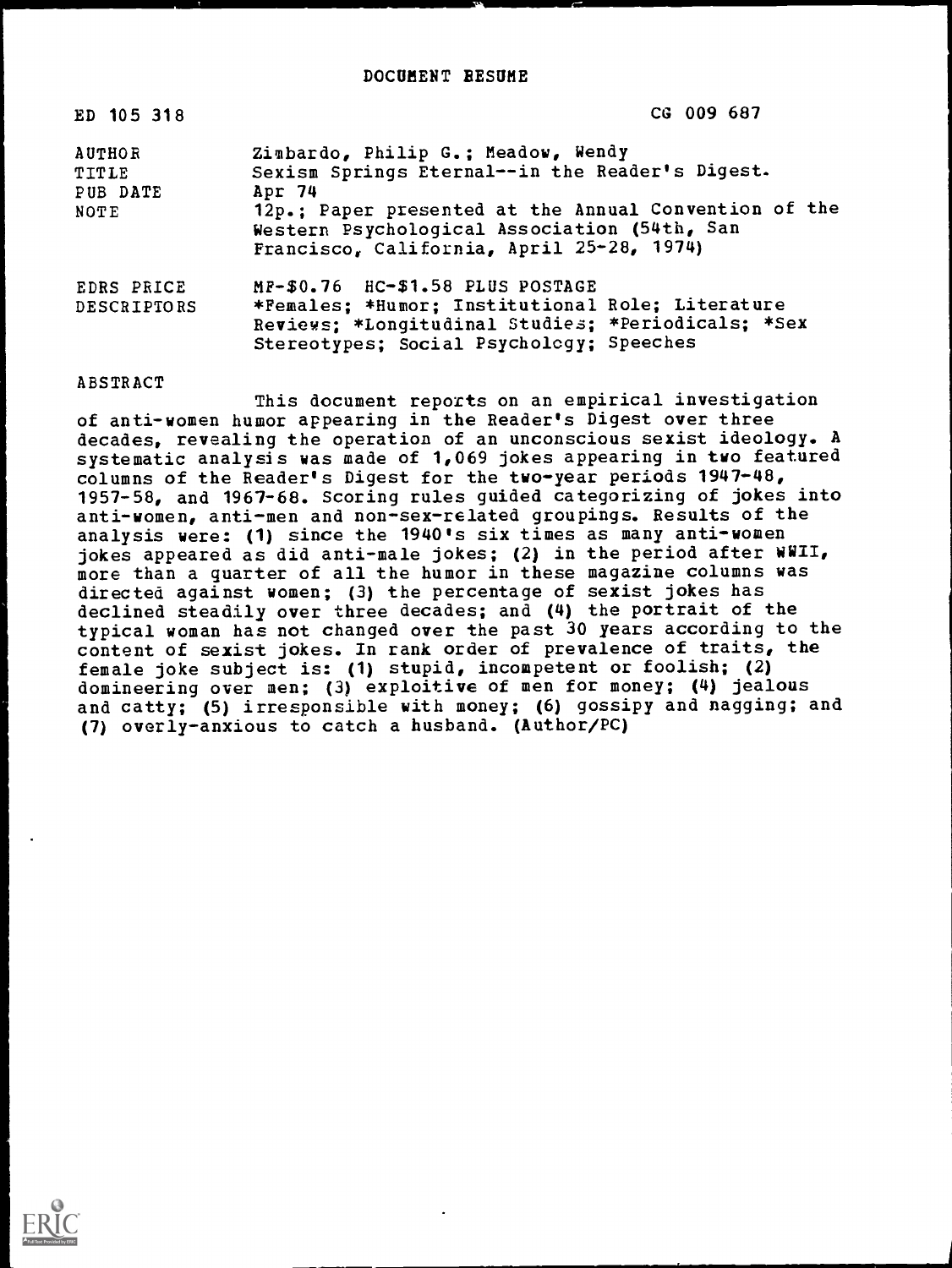Paper presented at Western Psychological Association April 1974

## INEPERSON OF PURIDITION ORIGIN<br>ATON 3 POINT - LEAD OR OPINION<br>SEATOD DO NCT AECESSARILY REPRESSED SEXISM SPRINGS Eternal-in The Reader's Digest

Philip G. Zimbardo Stanford University

EDUCATION DE CONTRONATION<br>00(ED EXA) UN PRESENTO PROM<br>00(ED EXA) UT A RECENTO PROM

U S DEPARTMENT OF HEALTH EDUCATION &WELFARE NATIONAL INSTITUTE OF

and Wendy Meadow<br>UCLA Medical School

Sexism, like all prejudice, once formed is difficult to change. In trying to understand why prejudiced attitudes are so hardy and resistant to counter-forces, social psychologists have tended to emphasize their emotional, motivational component, as well as the "irrational" elements which somehow become central in the personality dynamics of the prejudiced person.

Such thinking extends the fatherly wisdom we note in Lord Chesterfield's Letters to his Son (April 13, 1752):

> "Our prejudices are our mistresses; reason is at best our wife, very often heard indeed, but seldom minded."

It has also characterized several decades of research on the authoritarian personality. Psychologists who witnessed the mass conversion of an entire Nation's beliefs and values, fled from Nazism and sought to explain such phenomena in terms of child-rearing patterns which created repressed hostility and sexuality in particular types of people.

This is a typical research strategy of many psychologists: namely, to observe a soci movement, a complex, interacting system supported by economics, law, politics, history and coercive forces, and then to ignore the forest in search of the individual tree responsible for "the problem."

raw, portices, also the contribute tores, and then to find the rote.<br>
The search of the individual tree responsible for "the problem."<br>
In doing so, they have inadvertently become part of the repressive<br>
machinery of the s machinery of the state which seeks the solution for its problems by identifying "the problem people" responsible for them. Such has been the way psychologists have used IQ tests to root out the feeble minded among us, to identify these aliens who threaten the status quo by appearing to be different and then recommending legislation to restrict their immigration, or to sterilize them to prevent proliferation of their "problem children."

 $\hat{\bm{\mathcal{L}}}$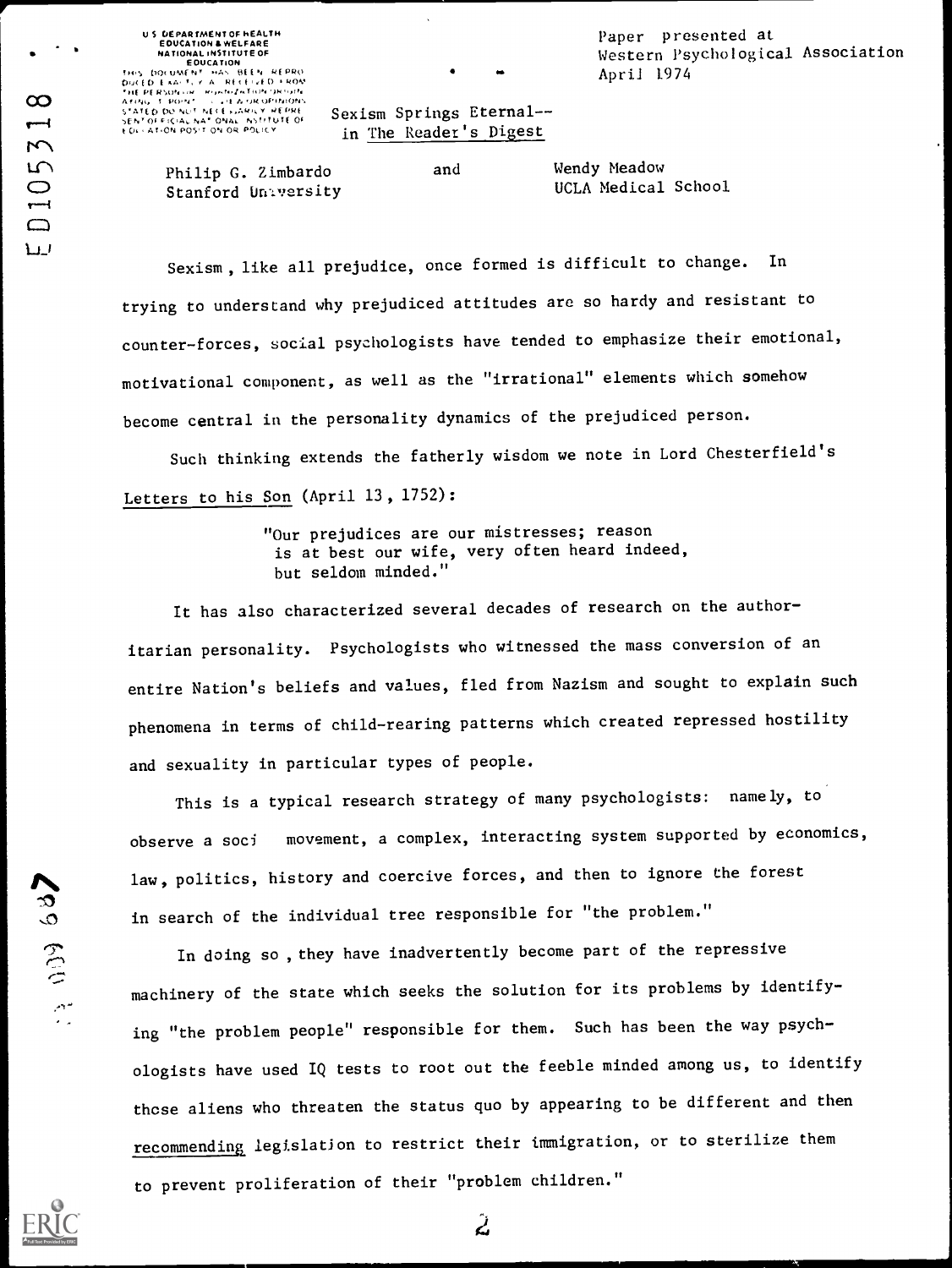Thus we have been blinded to the power of social systems which define reality, relevance and appropriateness for all of us, while in the pursuit of scientific psychology we put the behavior of individuals under our analytic microscope.

Prejudices among young children are as easily modified by new information as they are formed. Not so among adults. We believe along with Sandra and Daryl Bem (1970) that the basis for sexism and many other prejudices is a set of assumptions and beliefs about the way the world and people "really" are. This nonconscious ideology does not start as a malicious intention to harm others, but as a set of rational propositions about the nature of reality. For example, everyone "knows" that men are generally taller than women, that women can bear children and men cannot but people also "know" that women are less logical and more emotional than men , and they are also likely to be bad drivers, nags, catty and spendthrifts.

The evidence for the first of these beliefs about biological differences comes from empirically validated observations. But so does the "evidence" for the latter beliefs we would all call "prejudiced."

The child learns about these sex-role differences from observing otherwise reliable cultural sources of information--parents, textbooks, television programming, newspapers, and magazines, among others. If the message transmitted across all of these diverse channels of communication is consistent, then there is no reason to question that it is a statement of fact and not of opinion or biased perspective. As evidence of reality, it goes unchallenged, becomming part of an ideology which then selectively guides subsequent processing of relevant information to accomodate it to these established "truths" or schemata. The more extensive is the support for such beliefs in one's society, the more they become part of the person's basic cognitive orientation to processing subsequent information. The bias is in the way we distort such information given the cognitive set we have established about the issue.



 $-2-$ 

 $\dot{\mathbf{v}}$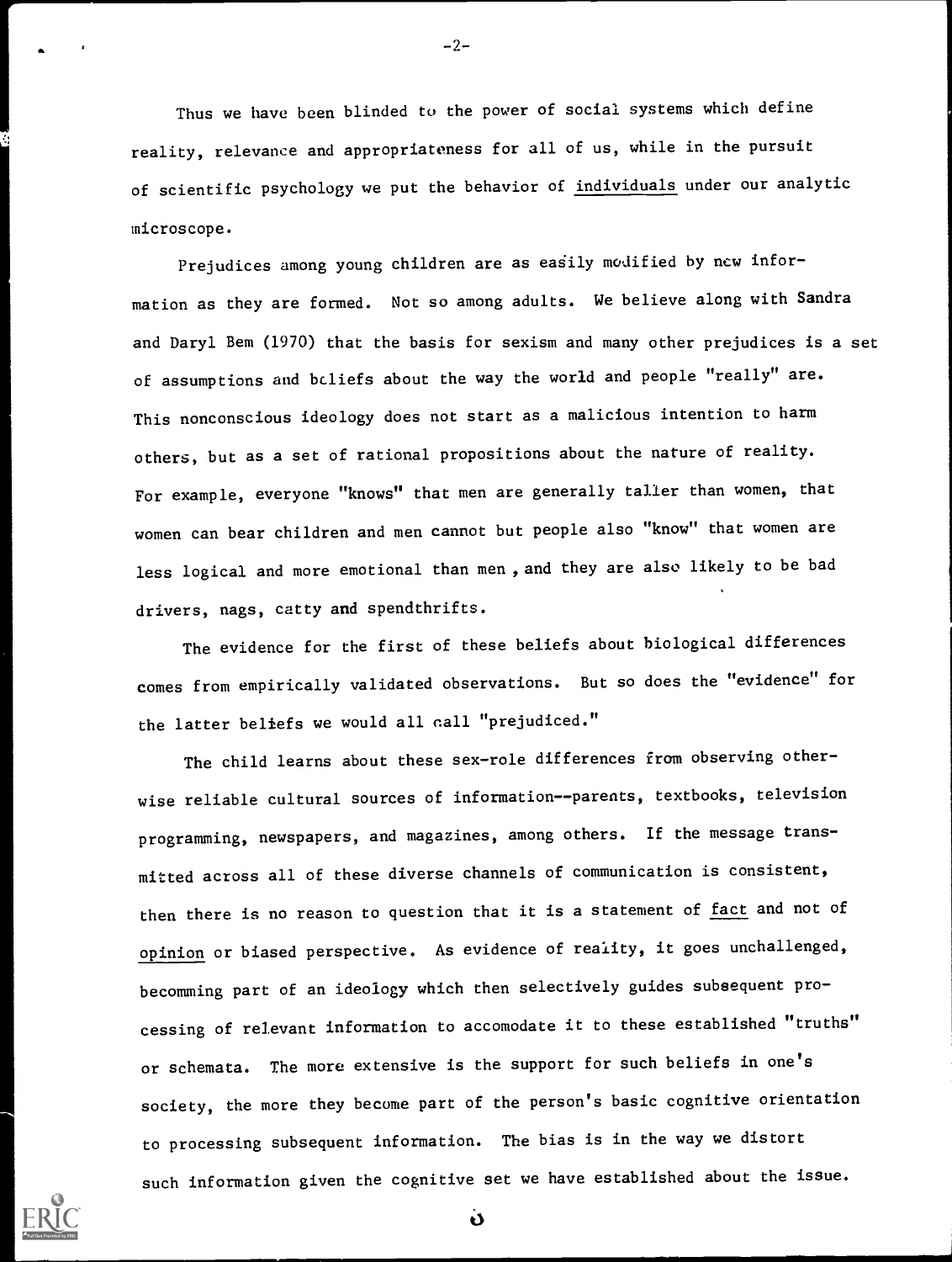Such beliefs are resistant to change precisely because they are perceived not as attitudes, opinions or personal preferences but to the effect they are accepted as cognitive dimensions of reality.

-3-

We may differ in our opinions about whether a red shirt is appropriate to wear to an academic convention--and we may recognize each other's right to a personal preference on the matter. But what if you were told that the person wore that shirt because blue was his/her favorite color? That disagreement you could not tolerate because it would mean that if the other person was correct then some of your thinking, perception or your labelling process must be wrong. You assume you know what blue is, what red is, and can distinguish between them--and it is important to do so. Not because of your personality dynamics or some motivational constellation, but because your construction of reality is threatened by such disagreement.

So too, we believe is the way sexism and racism operate, once inculcated by those who control informational inputs to us.

TV commercials present a view of housebound women obsessed by the need to have their husband's shirts whiter than white, their family's underarms kissing sweet and everyone's delicate skin caressed by two-ply toilet tissue. With these pressing demands, how could they be expected to be concerned about war, politics, civil rights, economic recessions and other problems with which the men folk have to deal? The often zany heroine of TV serials proves how incompetent and foolish she is whenever she ventures forth into the real world of business; she does so at the risk of destroying her marriage, being unloved, or if happy then unsuccessful in business.

But the message that comes across the TV tube is well reinforced by that which comes across in the textbooks the child must read in school. While men build, create, control, roam, seek, achieve and receive societal acclaim, the girls and women have little freedom of choice or action, being merely passive foils for male action. It could be argued that textbooks only describe



 $\mathbf{A}$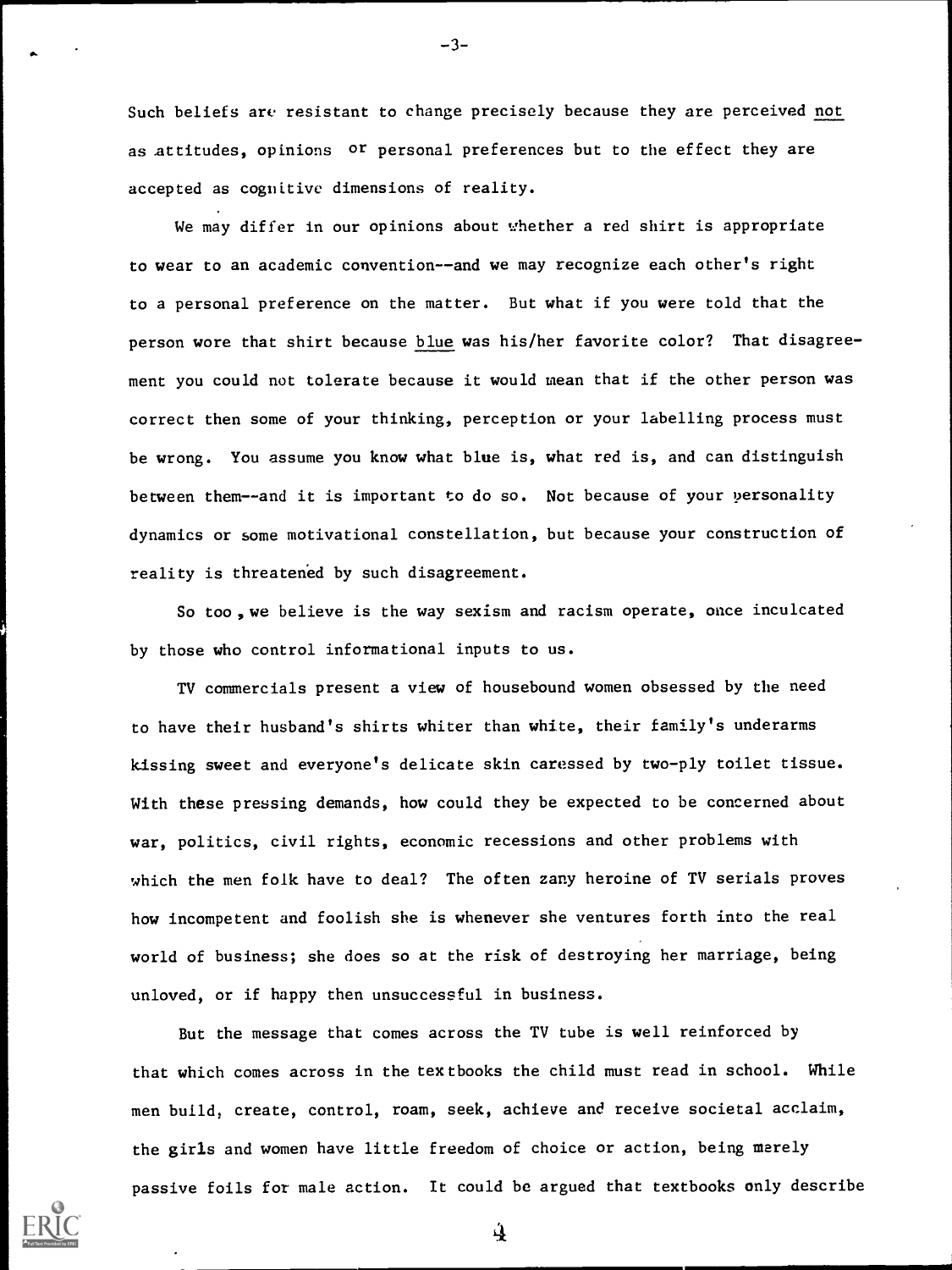the social reality available in the child's world, girls are being prepared for the future reality of being housewives and mothers. But boys, instead of being prepared for their future reality of becoming used-car salesmen, mail clerks and janitors, are portrayed in these texts as risking their lives in exciting adventures and engaging in heroic exploits which their real-life parrits would never allow.

It is remarkable how blatantly distorted "reality" becomes in the hands of the textbook writer. A sixth-grade text, <u>Intc New Worlds</u>, shows one female and three male scientists. While their work requires originality and tremendous mental effort, what about hers?

> "The project the young woman is working on is not her own idea. She was assigned to work on it....As an employee working on someone else's idea, she is typical of thousands of scientists working in industry today." (U'Ren, 1970)

In these educational readers, which help children construct their socially approved views of reality, when a story is humorous, the female is typically the butt of the joke. It is the shrill, nagging wife of an inventor who is dumped into the garbage by one of his robots; the fat, selfish queen bloats herself with ice cream while the skinny king gets none; and in another story a man who accidentally makes money from having killed his wife unintentionally, inspires his townsmen to also "bump off their old wives."

What happens when these biased attitudes face the test of reality after the children grow up and are no longer dominated by their textbooks, but free to read and see anything they want? The answer is simple--they continue to get more of the same misrepresentation from a variety of sources. However, it is when sexism comes dressed as humor that it may be most effective. The joke by its very nature is not intended to be taken seriously, so one becomes boorish for criticizing its social commentary. It is told usually in a friendly context with the intention of creating a positive emotional response, laughter, in the listener; one becomes.a "wet blanket" for refusing to laugh  $\dot{\mathbf{o}}$ 



 $-4-$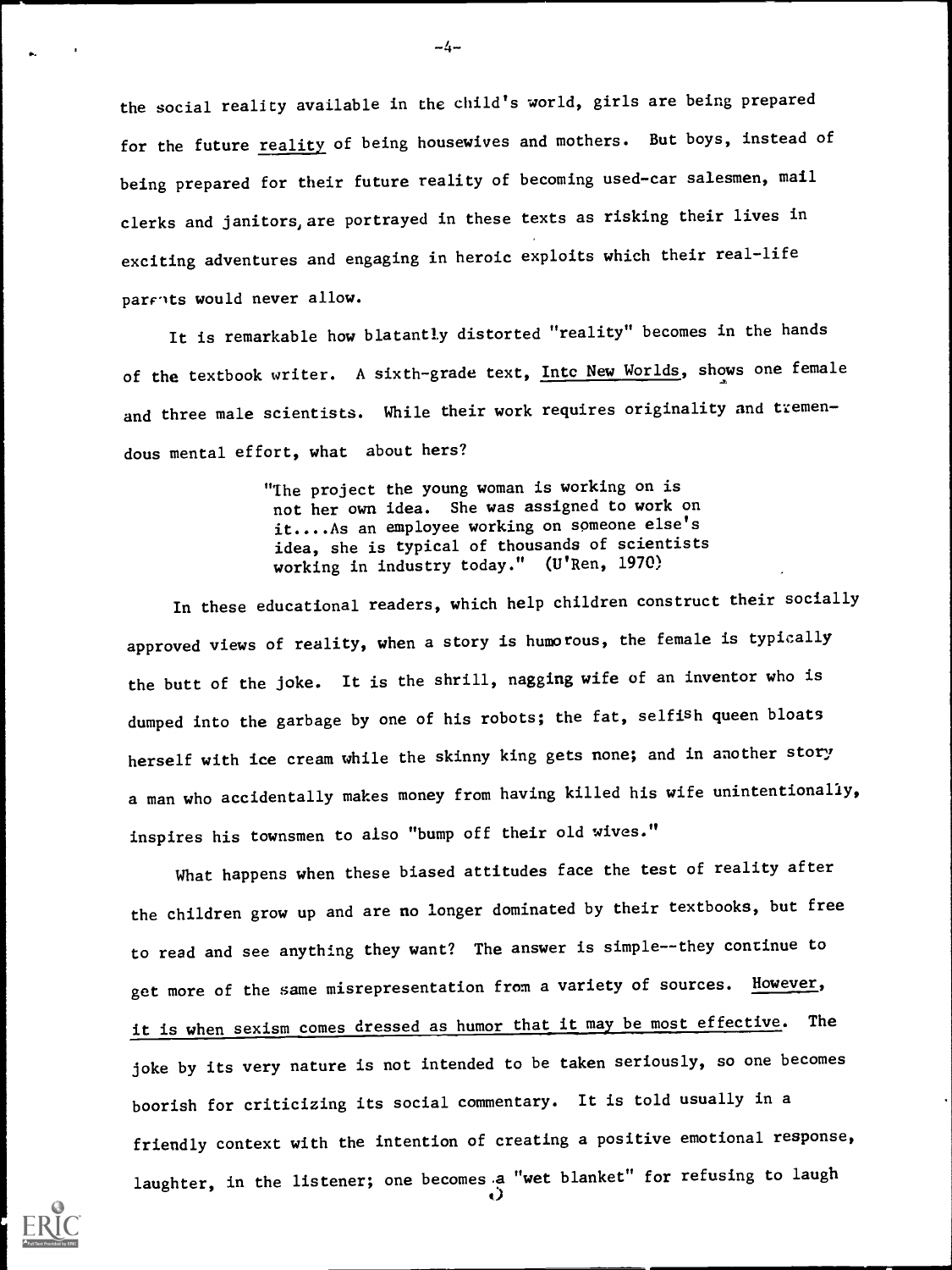simply because the butt of the joke happens to be a woman or an ethnic type. If a joke is funny, it gets disseminated rapidly by word of mouth as well as reprinted in the press to an unbelievably wide audience. Also contributing to its effectiveness as an agent of bigotry is the liklihood that the recipient of a good joke will then become the sender in a joke-telling-transmissionchain. It is not uncommon to hear Jews telling anti-Semitic jokes, Poles telling anti-Polish jokes, Newfoundlanders telling anti-"Newfie" jokes, women telling anti-woman jokes, and Black comedians putting down Blacks.

We believe that one potent source of informational input to the creation and maintenance of the nonconcious ideology of sexism comes from the portrayal of women as the butt of humor in our mass media.

In this preliminary investigation we merely wanted to establish: the extent to which sexist humor abounds in our mass media; its variation over the recent decades, and the kind of portrait of the average woman that emerges from a content analysis of jokes about women.

We therefore turned to the Reader's Digest as our Sexist Source Book. Because the Digest has humor columns which it has featured regularly for several decades, it is possible to analyze historical changes changes in the prevalence of anti-woman jokes. All of its humor pieces are drawn from other mass media sources and thus, evidence for sexism would reflect not only bias in selection on the part of the Digest's editors but also the prejudices of writers and editors of magazines and newspapers throughout the country-which feed their bigotry into the Reader's Digest.

With its remarkable readership of over 29 million, the Digest reaches into the homes of middle America, the blind, with its Braille edition, and even the foreign-born ,with its 13 foreign-language editions. Its formula of presenting a potpourri of articles and special features which are "not too heavy, not too light, just right" puts readers in a rather receptive mood to attend to, but not be too critical of its contents. In short, if there is a significant

 $\ddot{\mathbf{O}}$ 



-5-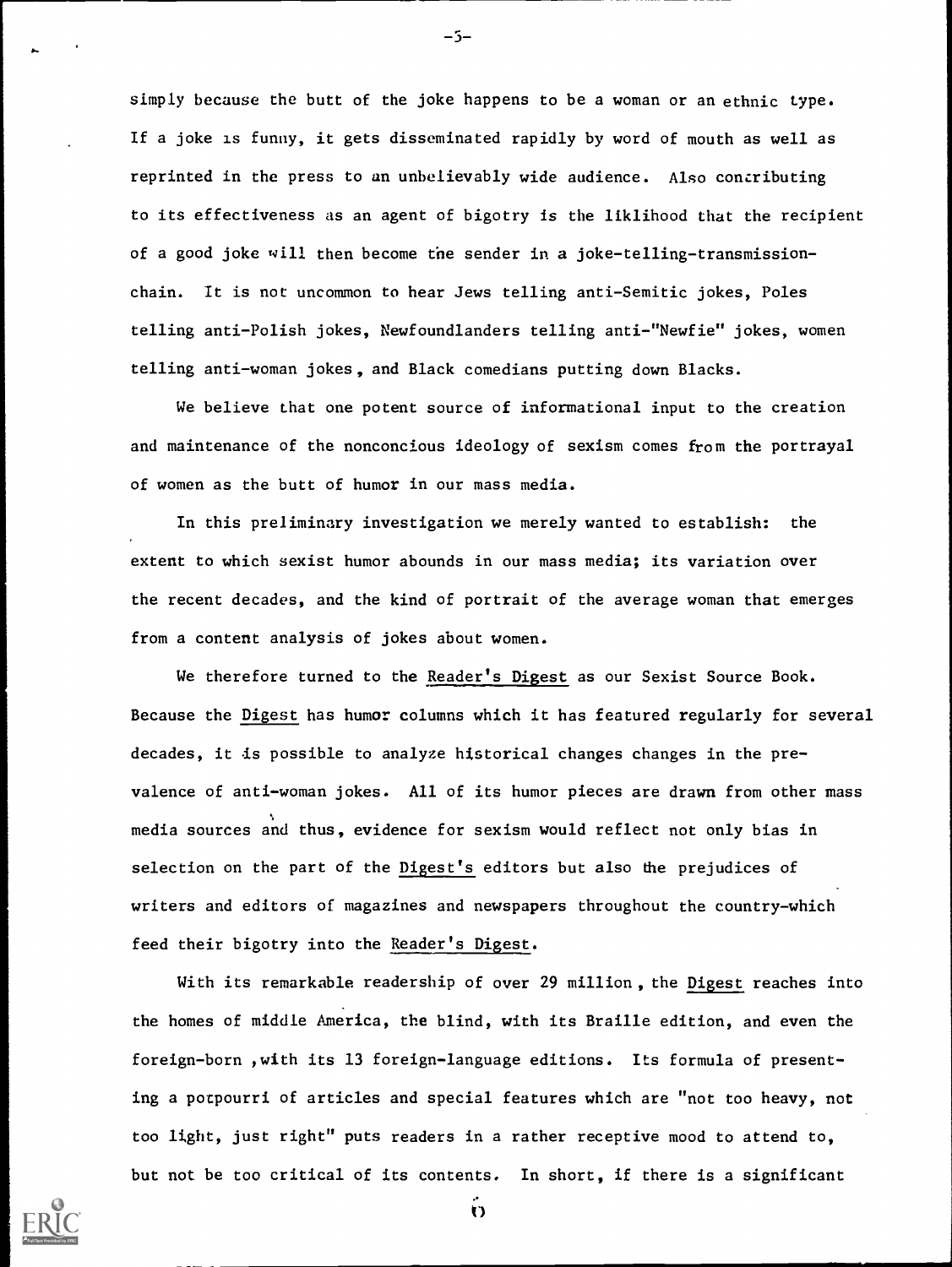percentage of anti-women jokes in the Reader's Digest we can be sure that a great many people have been affected by them both in their original format and as retold in the Digest.

Over 1,000 jokes were analyzed for the existence of anti-women and antimen humor in two humor columns of the Digest: "Laughter is the Best Medicine" and "Cartoon Quips," for the years 1947-48, 1957-58 and 1967-68. Two independent scorers showed high reliability in being able to sort a sample of 500 jokes into anti-men,-women or neuter categories according to our explicit scoring rules. An anti-woman joke was defined as one in which: a) the way women (as a general class) act, feel or think is portrayed in stereotyped, derogatory ways; b) the impact of the joke depends entirely upon its subject being a woman since substituting a man would make it less funny or not funny at all; c) the subject is explicitly identified as female; d) the "punch line" or main thrust of the joke involves the negative characterization, rather than having it occur in some peripheral aspect of the joke; e) the subject is not a child (to avoid confounding with jokes relying on assumptions about children); f) the stereotyped attitude expressed is attributed to the subject's being a woman and not to special situational circumstances, or membership in other reference groups (except that of wife or mother). The reason for this last qualification is to make the criterion for inclusion relatively specific to just being a woman and not, for example, to being a woman of a given ethnic group, or a woman under extreme emotional tension or excitement.

In the process of establishing scoring rules and representative instances of each one, it became clear that there were also some jokes which could be classified as anti-male according to these same general rules: "One woman to another: 'my husband is absolutely no good at fixing anything, so everything in our house works.'"

"Wife, pointing to husband stretched out in hammock explains to fiend, 'Jack's hobby is letting bids watch him.'"

 $\sqrt{ }$ 



-6--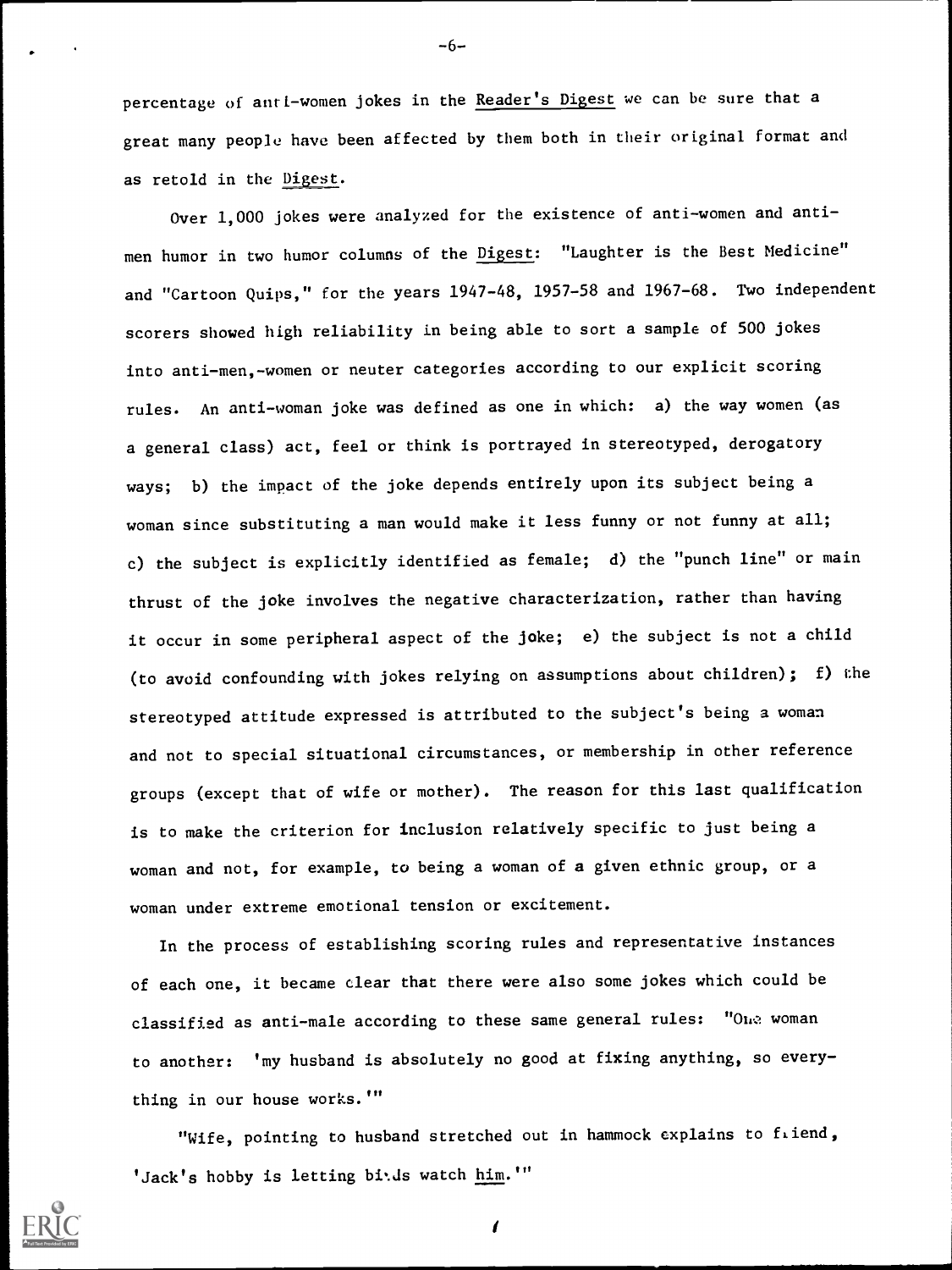The major finding from this analysis is that six times as many antiwomen as anti-men jokes appeared in the Reader's Digest over the past 3 decades. In "Cartoon Quips" 15% of all the humor was anti-women, 3% was anti-men. In "Laughter is the Best Medicine" the percentages were 10 to I against women.

 $-7-$ 

More remarkable is that in the period after World War II, 37%of all the ... jokes in one of these features and nearly a quarter of all those in the other, were attacks upon the intelligence, capability, integrity and motivation of women! Thus a reader would find internal consistency in going from the humor in "Cartoon Quips" to the humor in "Laughter is the Best Medicine"--a consistency provided by accepting assumptions about the inadequacies, if not the inferiority, of women.

The historical trend, however, also clearly reveals the steadily declining percentage of total jokes which reflect anti-woman sentiments. The lowered absolute level of sexism is an encouraging trend, to be sure, but even in the late sixties, still 10 percent of the humor in "Cartoon Quips" involved negative female stereotypes and an unfavorable ratio of anti-female to anti-male jokes was still being maintained.

But what is the portrait of the average woman that a visitor from outer space would get from reading the Reader's Digest? Over all years sampled, the rank ordering of the frequency of negative traits attributed to women has remained the same. They are in order from most to least frequent:

- (1) Stupid, incompetent, foolish--("Sweet young thing to husband: 'Of course, I know what's going on in the world! I just don't understand any of it, that's all.""
- (2) Domineering men, getting their own way--("A woman was helping her husband pick out a new suit. After much disagreement, she finally said, 'Well, go ahead and please yourself. After all, you're the one who will wear the suit!' 'Well dear,' said the man meekly, 'I



 $\sigma$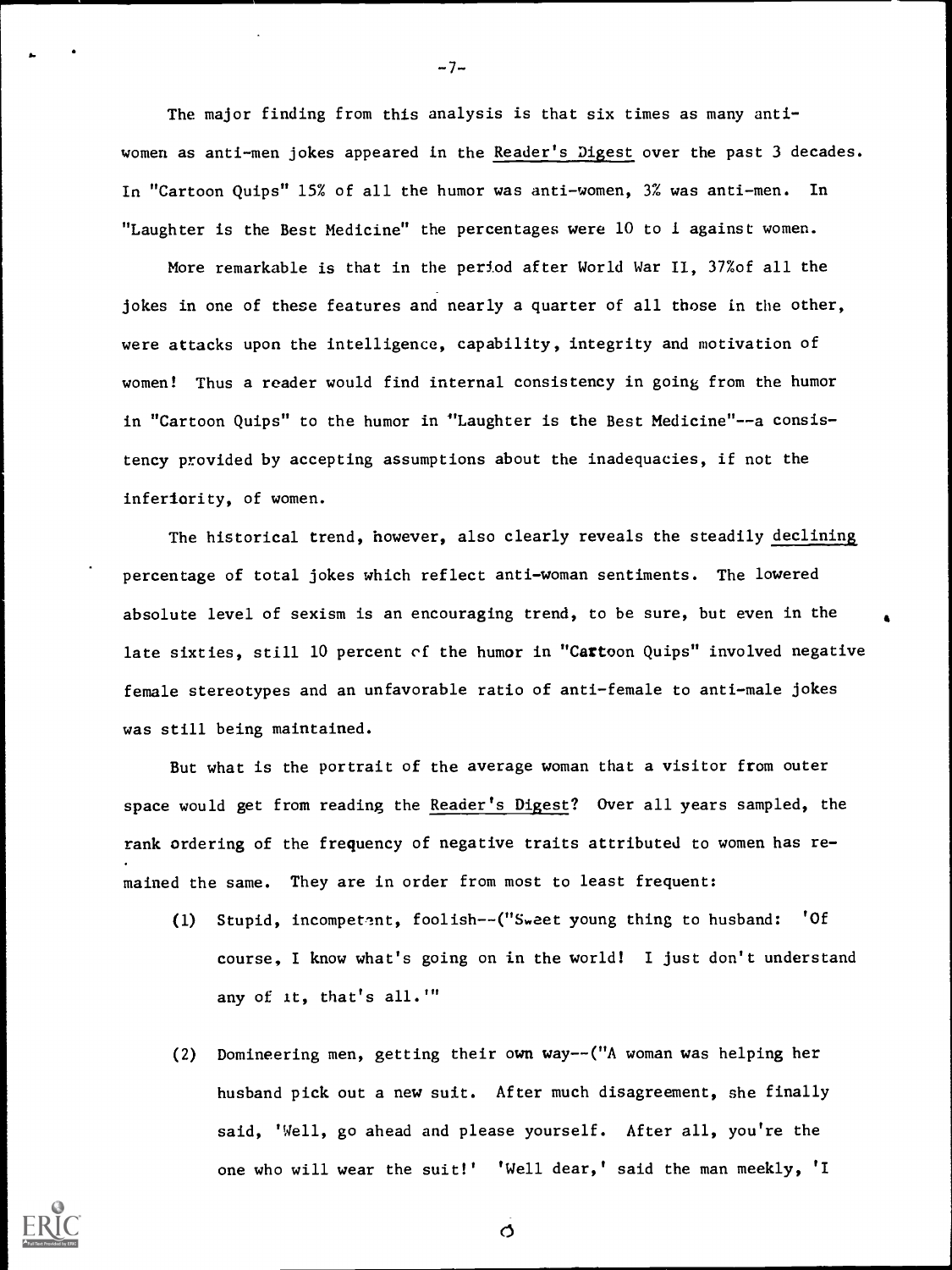figure I'll probably be wearing the coat and vest anyway.'"

-8-

- (3) Exploiting men for their money. (--"Woman trying on hat to salesgirl: 'It's nice, but, it's a little less than he can afford.")
- (4) Jealous of and catty about other woman.--("at a party, one woman called across the room to another: 'I have been wondering, my dear, why you weren't invited to the Asterbilts last week? The other woman smiled: 'Isn't that a coincidence?' she said. 'I was just vondering why you were.<sup>'"</sup>)
- (5) Spendthrift or irresponsible with money. (--"Husband to guest: 'The decor is Helen's own blend of traditional, modern and twenty-five hundred dollars."")
- (6) Spreading gossip, nagging. (--"One woman to another: 'I like her. She just gives you the straight gossip, without slanting or editorializing.")
- (7) Manhunting, overanxious to marry. (--"A young innocent was asked by a professor why she had selected the college she did. 'Well,' she said, 'I came here to get went with, but I ain't yet.'")
- (8) Miscellaneous, other (such as, weak, sentimental, overemotional, irrational, overly enthusiastic, poor sense of organization).

Curiously, the portrait is filled with contradictions so far as femalemale relationships are concerned. Dumb, incompetent, irresponsible women who need men to put a light bulb in a socket or to park their cars, dominate the male of the species, exploit him and lead him meekly off to the alter. It may be that these stereotyped contradictions also tell us something about the real confusion surrounding the prevailing conception of what a woman's role should

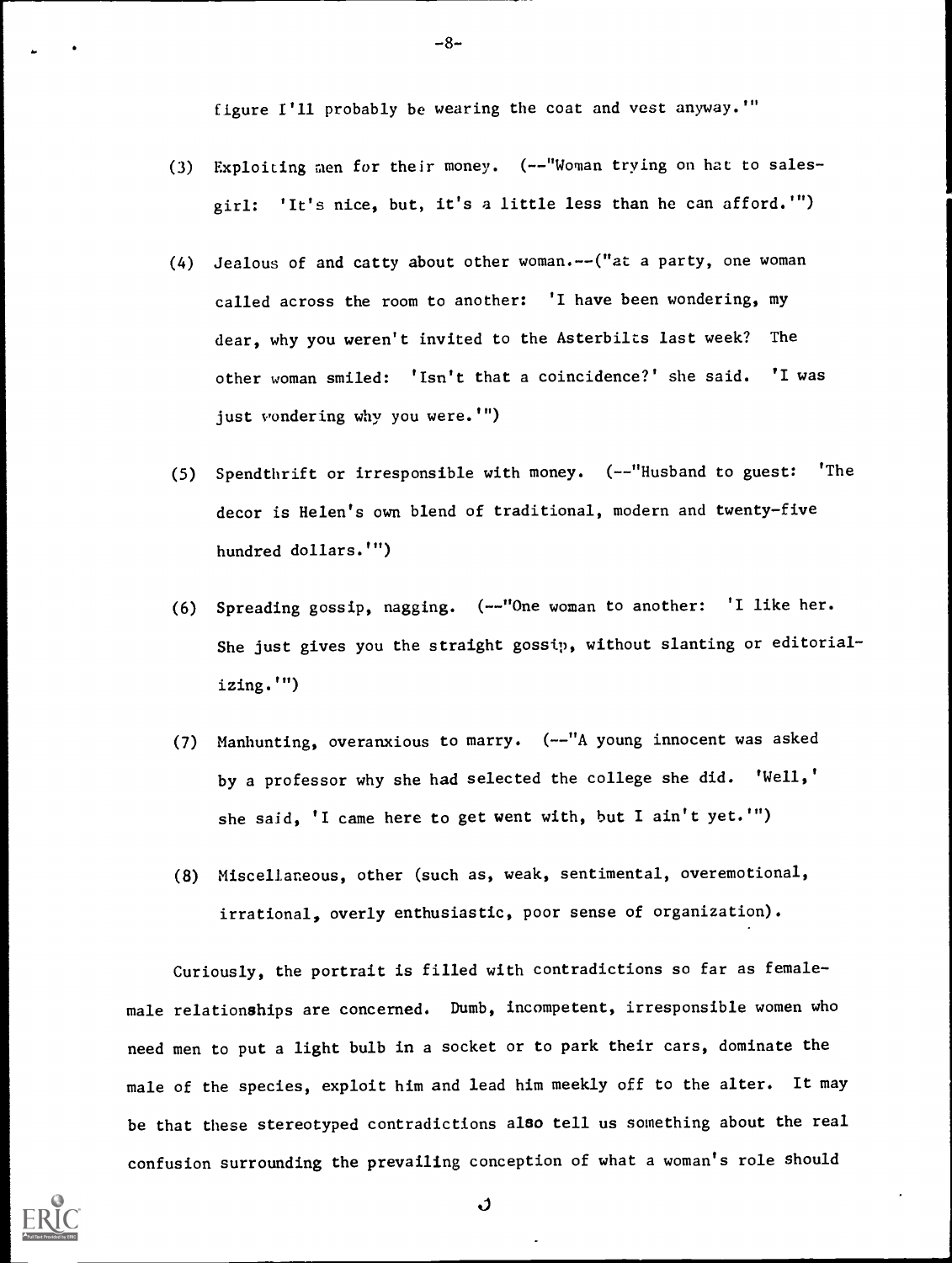be in society, but it may also be that the contradictory stereotypes perpetuated in this sexist humor contribute directly to the confusion that appears to exist. Nevertheless, we must recognize that such prejudiced beliefs came packaged for us by men in the most powerful positions we know-those that control the information we are exposed to.

While sources like the Digest cater to whatever their readership is assumed to pay for-and even include women's lib articles, right below a recent excerpt on the women's rights movement there was an innocuous filler item--interestingly titled: Eyewitness.

"Eyewitness--one father doubts that his teen-age daughter's tour of Europe impressed her much: 'All she remembers is that Mona Lisa needed more eye shadow."' (July, 1970, p. !18)

It is time psychologists took a new look at the power structure which defines right and wrong for us because then they might stop following Lord Chesterfield's advice and heed the wisdom of Thomas Paine, who reminds us:

> "No man is prejudiced in favor of a thing knowing it to be wrong. He is attached to it on the belief of its being right."

> > The Rights of Man, 1791.



 $1<sub>U</sub>$ 

 $-9-$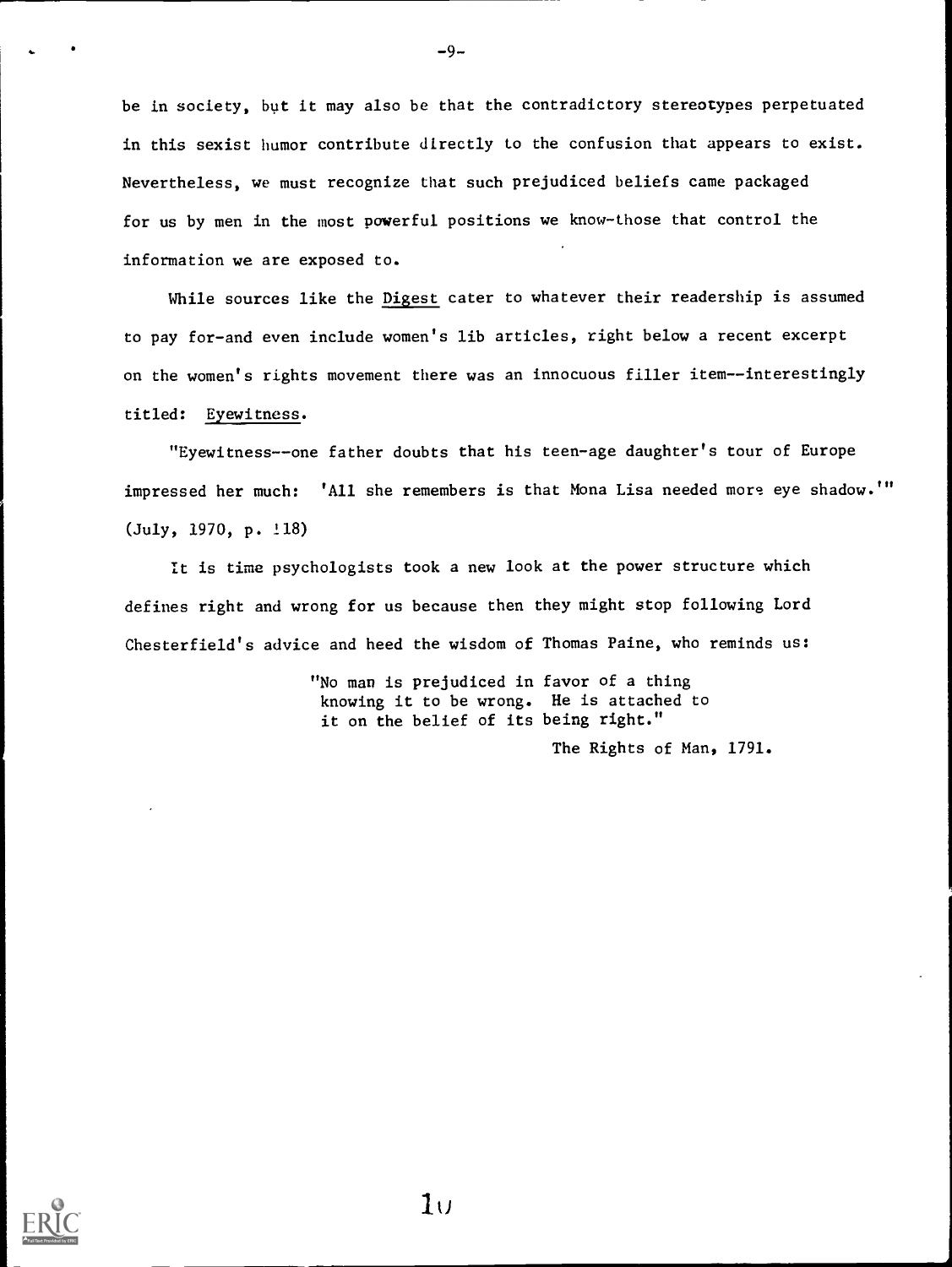## REFERENCES

Bem, Sandra L. & Bem, Daryl J. Case study of a nonconscious idealogy: training the woman to know her place, in D.J. Bem. Beliefs, Attitudes and Human Affairs. Belmont, California: BrookslCole, 1970, 89-99.

U'Ren, Marjorie, B. The image of woman in textbooks, in V. Gornick & B. K. Moran (eds) Woman in Sexist Society. New York: Basic Books, 1971. 218-225.